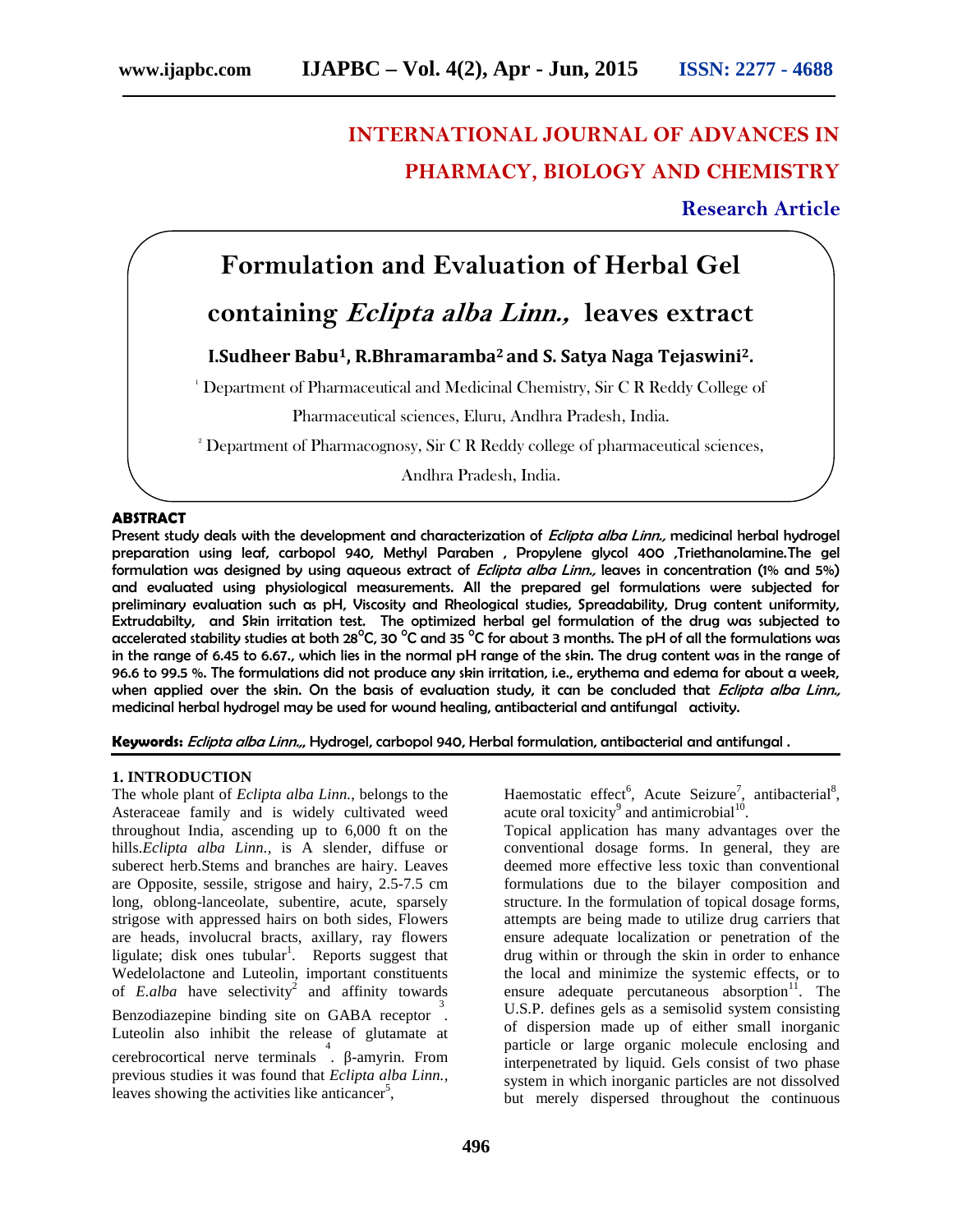phase and large organic particles are dissolved in the continuous phase, randomly coiled in the flexible  $\text{chains}^{12}$ .

#### **2. MATERIALS AND METHODS 2.1. Plant Materials**

Collection, identification and authentication of raw *Eclipta alba Linn.*, was done. Fresh leaves of *Eclipta alba Linn.,* were collected in a street in Eluru, west godavari district, Andhra pradesh, India. In july and authenticated by department of botony, Acharya Nagarjuna university, guntur, India. A herbarium is maintained in sir crr College of Pharmacy, Eluru, Andhra Pradesh , India.

#### **2.2. Chemicals**

Carbopol 940 (Merck Ltd), Methyl Paraban (Sigma Aldrich Cmemicals), Propyl Paraben (WIN Medicare Pvt. Ltd), Propylene glycol-400 (SD Fine Chemical Ltd), Triethanolamine (SD Fine chemical Ltd).

#### **2.3. Animals**

Albino rats of either sex weighing between 200-250 g procured from swetha enterprises, were used for the present investigation. Animal Ethical Committee approved experimental protocol under guidelines of CPCSEA, New Delhi. The rats were housed at controlled temperature  $(25\pm2$ <sup>o</sup>C) and 12hrs dark-light cycle and provided basal diet in the form of pellets, water ad libitum

#### **2.4. Preparation of Topical Gel<sup>13</sup>**

Different combinations of *Eclipta alba Linn.*, leaves of *aqueous* extract (1% & 5%) were tried with different types of polymers (Carbopol 940) using various formulae. The following few combination with Carbopol 940 resulted in the best gel formulation, which was smooth and stable. Control sample also was prepared for testing of animal to check the activity of control ingredients.

#### **2.4.1. Method for Preparation of Gel Containing Extract**

1 g of Carbopol 940 was dispersed in 50 ml of distilled water kept the beaker aside to swell the carbopol 940 for half an hour and then stirring should be done to mix the carbopol 940 to form gel. Take 5 ml of distilled water and required quantity of methyl paraben and propyl paraben were dissolved by heating on water bath. Solution was cooled and Propylene glycol 400 was added. Further required quantity of *Eclipta alba Linn.*, leaves extract was mixed to the above mixture and volume made up to 100 ml by adding remaining distilled water. Finally full mixed ingredients were mixed properly to the

Carbopol 940 gel with continuous stirring and triethanolamine was added drop wise to the formulation for adjustment of required skin pH (6.8- 7) and to obtain the gel at required consistency<sup>14</sup>. The same method was followed for preparation of control sample without adding any *Eclipta alba Linn.*, leaves extract.

#### **Formulation**

As per method described above the formulae were tabulated in Table 1. Along with control sample gel were prepared with addition of 1g and 5g of *Eclipta alba Linn.*, leaves extract to prepared 1% and 5% *Kigelia africana (Lam.) Benth .,* gel respectively.

#### **2.5. EVALUATION OF TOPICAL GEL FORMULATION**

#### **2.5.1. Physical Evaluation**

Physical parameters such as color and appearance were checked.

#### **2.5.2. Measurement of pH**

The pH of various gel formulations were determined by using digital pH meter. 2.5gm of gel was accurately weighed and dispersed in 25ml of distilled water and stored for two hours .The measurement of pH of each formulation was done.

#### **2.5.3. Spreadibility<sup>15</sup>**

Spreadibility was determined by the apparatus which consists of a wooden block, which was provided by a pulley at one end<sup>10</sup>. By this method spreadibility was measured on the basis of slip and drag characteristics of gels. An excess of gel (about 2g) under study was placed on this ground slide. The gel was then sandwiched between this slide and another glass slide having the dimension of fixed ground slide and provided with the hook. A. one kg weighted was placed on the top of the two slides for 5 minutes to expel air and to provide a uniform film of the gel between the slides. Excess of the gel was scrapped off from the edges. The top plate was then subjected to pull of 80 gm. With the help of string attached to the hook and the time (in seconds) required by the top slide to cover a distance of 7.5 cm be noted. A shorter interval

Indicate better spreadibility. Spreadibility was calculated using the following formula:

$$
S = M \times L / T
$$

Where,

 $S =$ Spreadibility,

**M**= Weight in the pan (tied to the upper slide)

 $L =$  Length moved by the glass slide

 $T =$ Time (in sec.) taken to separate the slide completely each other.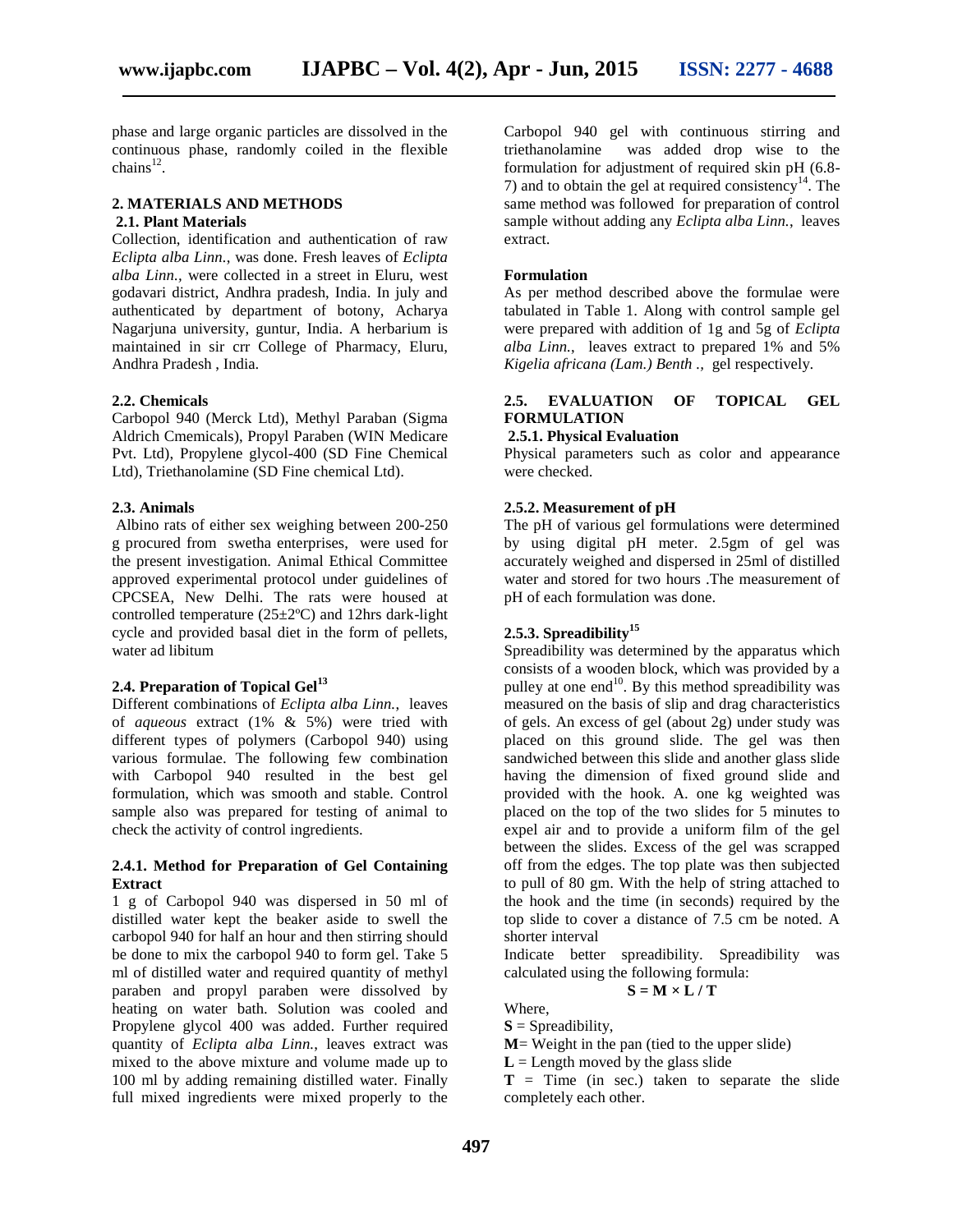#### **2.5.4. Stability Study**

The stability study was performed as per ICH guidelines 6. The formulated gel were filled in the collapsible tubes and stored at different temperatures and humidity conditions, viz. 250 C  $\pm$  20C/ 60%  $\pm$ 5% RH, 300 C  $\pm$  20C/ 65%  $\pm$  5% RH, 400 C  $\pm$  20C/  $75\% \pm 5\%$  RH for a period of three months and studied for appearance, pH, and spreadibility.

### **2.5.5. Extrudabilty<sup>16</sup>**

The gel formulation were filled in standard capped collapsible aluminium tubes and sealed by crimping to the end. The weight of tubes were recorded and the tubes were placed between two glass slides and were clamped. 500gm was placed over the slides and then the cap was removed. The amount of extruded gel was collected and weighed. The percent of extruded gel was calculated as

1. When it is greater than 90% then extrudability is excellent.

2.When it is greater than 80% then extrudability is good.

3. When it is 70% then extrudability is fair.

#### **2.5.6. Viscosity<sup>17</sup>**

Viscosities of gels were determined using Brookfield viscometer. Gels were tested for their rheological characteristics at  $25^{\circ}$ C using Brookfield viscometer (DV-III programmable Rheometer). The measurement was made over the whole range of speed settings from 10rpm to 100rpm with 30seconds between 2 successive speeds and then in a descending orders.

#### **2.5.7. APPLICATION OF HERBAL GEL AND SKIN IRRITATION STUDY**

0.5 gm of the herbal gel was used as the test substance was applied to an area of approximately 6 cm2 of skin and covered with a gauze patch. The

patch was loosely held in contact with the skin by means of a semi-occlusive dressing for the duration of 1 hour and gauze was removed. At the end of the exposure period, i.e., 1 hour, residual test substance was removed, without altering the existing response or integrity of the epidermis. Observations have recorded after removal of the patch. Control animals were prepared in the same manner and 0.5 gm of the gel base i.e., gel formulated using all ingredients except the herbal mixture was applied to the control animals and observations were made as similar to the test animals<sup>14</sup>. The gel was applied to the skin once a day for 7 days and observed for any sensivity and the reaction if any was graded $^{18}$ .

#### **3. RESULTS AND DISCUSSIONS**

The preliminary phytochemical analysis of the aqueous extracts of *Eclipta alba Linn.*, showed the presence of the major phytoconstituents like tannins, saponins, flavonoids, alkaloids, cardiac glycosides, terpenoids and reducing sugars.Moreover there are plenty of research studies proved the potent wound healing activities was due to the presence of flavonoids and terpenoids which serve as a defensive agent against any pathogen<sup>19</sup>. The various physicochemical properties of the prepared gel formulations are shown above. From the results it is clearly evident that all the gel formulations showed good gelling property and homogeneity. The pH of all the formulations was in the range compatible with normal pH range of the skin. The drug content released was also above average. The rheological behaviors of the gel formulations were studied with Brookfield viscometer. The results indicated the viscosity of gel formulations was consistent neither too thick nor too thin. A comparative study of viscosity and Spreadability showed that with increase in viscosity of the formulation, the Spreadability decreased and vice versa<sup>20</sup>.

| Table 1                                                                                                   |  |
|-----------------------------------------------------------------------------------------------------------|--|
| Control and <i>Eclipta alba Linn.</i> , leaves aqueous extract formulation prepared with this ingredients |  |
| -along with quantity                                                                                      |  |

|      | - -                       |                |                |                |
|------|---------------------------|----------------|----------------|----------------|
| S.N0 | <b>INGREDIENTS</b>        | Control        | ${\bf F}_1$    | $\mathbf{F}_2$ |
| 1.   | Carbopol 940              | 1 gm           | $1 \text{ gm}$ | 1 gm           |
| 2.   | Methyl Paraben (0.5%)     | $0.4$ ml       | $0.2$ ml       | $0.2$ ml       |
| 3.   | Propylene glycol 400 (5%) | $5 \text{ ml}$ | $5 \text{ ml}$ | $5 \text{ ml}$ |
| 4.   | Triethanolamine (q.s)     | 1.2ml          | 1.2ml          | 1.2ml          |
| 5.   | Distilled water           | Upto 100 ml    | Upto 100ml     | Upto 100ml     |
| 6.   | E.A Extract $(1\%)$       | -              | 1g             | -              |
| 7.   | E.A Extract $(5%)$        |                |                | 5g             |

E.A= *Eclipta alba Linn.*,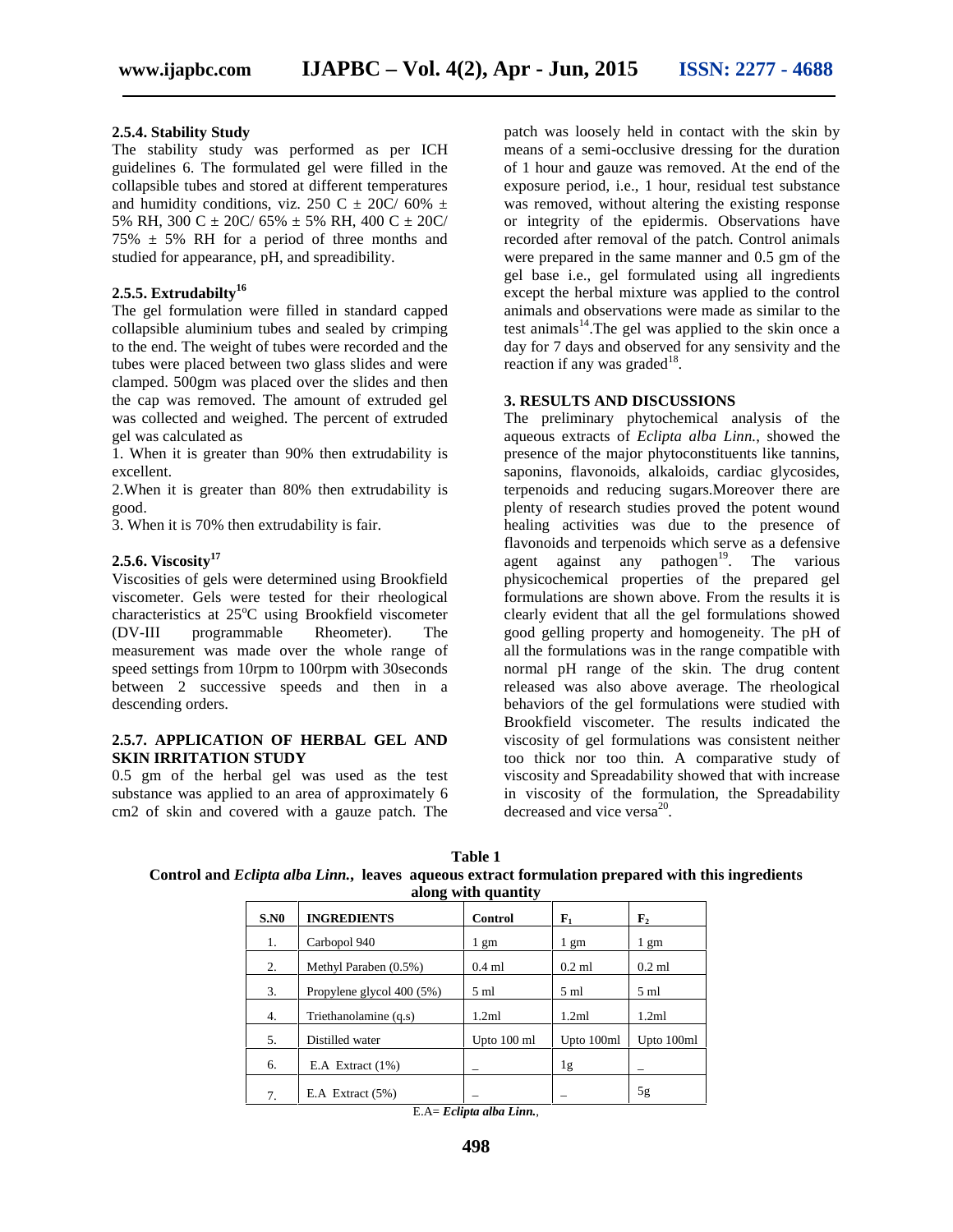| <b>Formulation</b><br>Colour   |             | Stability of developed gels at Initial month at $35^{\circ}$ C<br>рH<br>Appearance |                 | <b>Spreadibility</b><br>(Gm.cm/Sec) | <b>Extrudability</b> | <b>Viscosity</b><br>(Cps) |
|--------------------------------|-------------|------------------------------------------------------------------------------------|-----------------|-------------------------------------|----------------------|---------------------------|
| <b>Control</b>                 | White       | Clear and Transparent                                                              | $6.95 \pm 0.07$ | $14.29 \pm 1.32$                    | Excellent            | $1638 \pm 30$             |
| $\mathbf{F}_1$ -1% E.A Extract | Cream white | Clear and Transparent                                                              | $6.77 \pm 0.05$ | $14.19 \pm 1.27$                    | Excellent            | $1630 \pm 32.14$          |
| $\mathbf{F}_2$ -5% E.A Extract | Cream white | Clear and Transparent                                                              | $6.26 \pm 0.07$ | $13.27 \pm 0.56$                    | Good                 | $1622 \pm 21.12$          |

**Table 2 Stability of developed gels at Initial month at 35<sup>0</sup>C**

**Table 3 Stability of developed gels at second month at 30<sup>0</sup>C**

| <b>Formulation</b>             | Colour      | Appearance            | pН              | <b>Spreadibility</b><br>(Gm.cm/Sec) | <b>Extrudability</b> | <b>Viscosity (Cps)</b> |
|--------------------------------|-------------|-----------------------|-----------------|-------------------------------------|----------------------|------------------------|
| Control                        | White       | Clear and Transparent | $6.99 + 0.06$   | $14.77 + 1.32$                      | Excellent            | $1640+40$              |
| $\mathbf{F}_1$ -1% E.A Extract | Cream white | Clear and Transparent | $6.87 + 0.06$   | $14.17 \pm 1.27$                    | Excellent            | $1629 \pm 31.14$       |
| $\mathbf{F}_2$ -5% E.A Extract | Cream white | Clear and Transparent | $6.56 \pm 0.06$ | $9.27 \pm 0.56$                     | Good                 | $1622 + 21.12$         |

**Table 4 Stability of developed gels at third month at 28<sup>0</sup>C**

| <b>Formulation</b>             | <b>Colour</b> | Appearance            | рH              | <b>Spreadibility</b><br>(Gm.cm/Sec) | <b>Extrudabilit</b> | <b>Viscosity (Cps)</b> |
|--------------------------------|---------------|-----------------------|-----------------|-------------------------------------|---------------------|------------------------|
| Control                        | White         | Clear and Transparent | $6.99 \pm 0.06$ | $14.39 \pm 1.32$                    | Excellent           | $1640+40$              |
| $\mathbf{F}_1$ -1% E.A Extract | Cream white   | Clear and Transparent | $6.6 \pm 0.06$  | $14.29 + 1.27$                      | Excellent           | $1727 \pm 50.33$       |
| $\mathbf{F}_2$ -5% E.A Extract | Cream white   | Clear and Transparent | $6.6 \pm 0.06$  | $11.27 \pm 0.56$                    | Good                | 1660±40                |

**Table 5 Skin Irritation Study Results.**

| <b>TREATMENT</b> | DAY 1 | DAY 2 | DAY 3 | DAY 4 | DAY 5    | DAY 6    | DAY 7 |
|------------------|-------|-------|-------|-------|----------|----------|-------|
| Control          |       |       |       |       |          | A        |       |
| $F_1$ -(1%)      |       |       |       |       |          |          |       |
| $F_6 - (5\%)$    |       |       |       |       | $\Gamma$ | $\Gamma$ |       |

A – No reaction, B – Slight patchy erythema, C –Slight but confluent or moderate but patchy erythema, D – Moderate erythema, E – Severe erythema with or without edema.

The herbal gel was prepared and subjected to evaluation of the various parameters. The herbal Gel was light brown in color and translucent in appearance and had a cool and smooth feeling on application. pH also maintained constant throughout the study which was found to be 6.9 to 7.0 and the gel was non-irritant upon application on the skin. Spreadibility were also measured and found to be less variant than the initially prepared gel after performing stability study. Further stability test for three months has been carried out and results revealed gel containing 5% *Eclipta alba Linn.*, leaves showed better stability than 1%. The gel was

non-irritant upon application on to the skin. The control and experimental rats showed no signs of tremor, convulsion and reflex abnormalities.

#### **4. CONCLUSION**

The plant *Eclipta alba Linn.*, leaves was selected for the study, whose extract was very useful in the treatment of wounds. Literature survey revealed that this plant is used traditionally for various ailments, especially for its wound healing property. Extensive scientific studies were not performed on this plant. It is an attempt made to establish the herbal gel containing *Eclipta alba Linn.*, leaves extract at